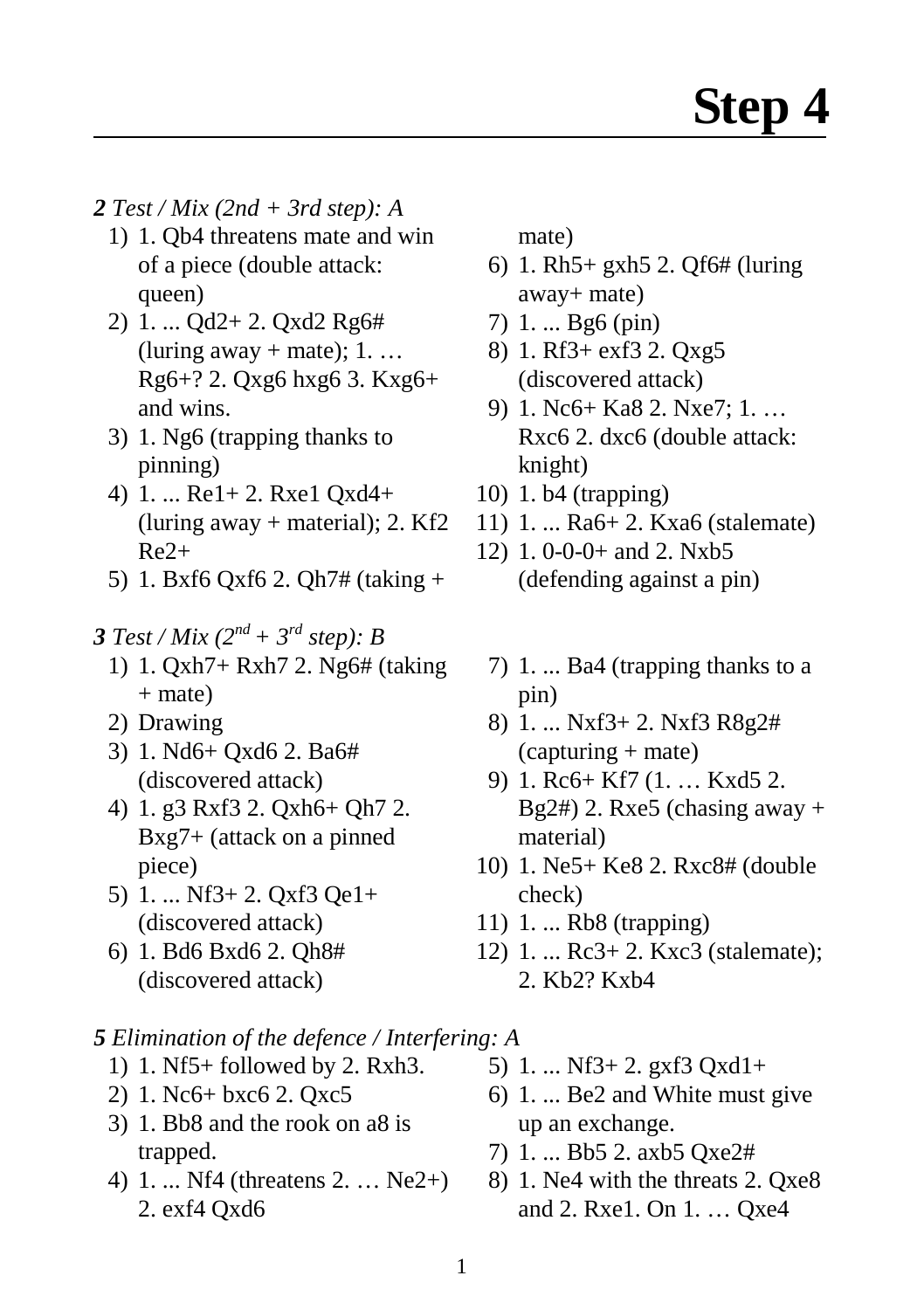follows 2. Qf8+ and mate. Less good is 1. Ne2 because after 1. … Qxf1+ 2. Qxf1 Nxe2 Black can play on.

- 9) 1. Rg6 fxg6 2. Qxg7#
- 10) 1. … c4+ 2. Kh1 Qxb5

## *6 Elimination of the defence / Interfering: B*

- 1) 1. … Bb3 2. axb3 Nc2#
- 2) 1. … Bc1+ 2. Kxc1 Qxg1
- 3) 1. ... Rc1+ 2. Nxc1 Qd1# or 2. Rxc1 Qxb7
- 4) 1. d5 cxd5 2. Rg1+; on 1. Rg1+ follows 1. … Rg5.
- 5) Drawing
- 6) Drawing
- 7) 1. Rc6 dxc6 2. Nxf6+; bad is 1. Nc6? Nxe4
- 8) 1. e6 fxe6 (1. … Bxe6 2. Nxe6)

#### *8 Double attack: Luring: A*

- 1) 1. ... Rd2+ 2. Qxd2 Nf3+
- 2) 1. Qxf6+ Kxf6 2. Ne4+
- 3) 1. Qxc6 Qxc6 2. Nxe7+
- 4) Drawing
- 5) Drawing
- 6) 1. Bh6+ Kxh6 2. Nf7+; 1. … Kh8 2. Nf7#
- 7) 1. Qh8+ Kxh8 2. Nxg6+ and 3. Nxe7
- 8) 1. Bxf7+ Kxf7 2. Ne5+ (better 1. … Kd8)

#### *9 Double attack: Luring: B*

- 1) 1. ... Rxg2+ 2. Kxg2 Qe4+ and 3. … Qxb1
- 2) 1. ... Rxf1+ 2. Kxf1 Qd1+ 3. Kg2 Qxg4+
- 3) 1. Bxf7+ Kxf7 2. Qd5+; 1. Qd5? Qe7
- 11) 1. Bc8 with the threats 2. Bxb7 and 2. Re8#. Not good is 1. Rc8+ Rxc8 2. Bxc8 Rb1.
- 12) 1. … Rc1+ 2. Bxc1 2. Qb1#; 2. Rxc1 Qxd5
	- 2. Qxg4 (2. … e5 3. Nf5 or 3. Ne6)
	- 9) 1. … Nf3+ 2. Kf1 Rxf6; 2. Rxf3 Rxh6
- 10) 1. Rd8+ Bxd8 2. Qe8# or 1. … Rxd8 2. Qxb7
- 11) 1. Bd6 Qxb3 2. Rf8#; 1. … Rxd6 2. Qb8+; 1. … Nxd6 2. Qxe6+
- 12) 1. g4 Qxf3 2. Rc8+ and mate
	- 9) 1. ... Qxg3+ 2. Kxg3 Ne4+ and 3. … Nxd2
- 10) 1. ... Bg5 2. Qxg5 (the queen is trapped)  $2. \ldots$  Nh $3+$
- 11) 1. ... Rc1 2. Qxc1 Ne2+ (the rook on f2 is pinned)
- 12) 1. Qxf8+ Kxf8 2. Ne6+ and 3. Nxd8; 1. Ne6? Qxe7 or 1. Bxg7 Nxg7 2. Qxg7+ and 3. Ne6+ is only an exchange.
	- 4) 1. ... Rxg2+ 2. Kxg2 Qg5+
	- 5) 1. Nd7 Rxd7 2. Qh3+; 1. Qh3+? Kg7 2. Nd7 Qd6 3. Nxb8 Rh8
	- 6) 1. d5 Bxd5 2. Qd4
- 7) 1. Rxd6 Rxd6 2. Qe5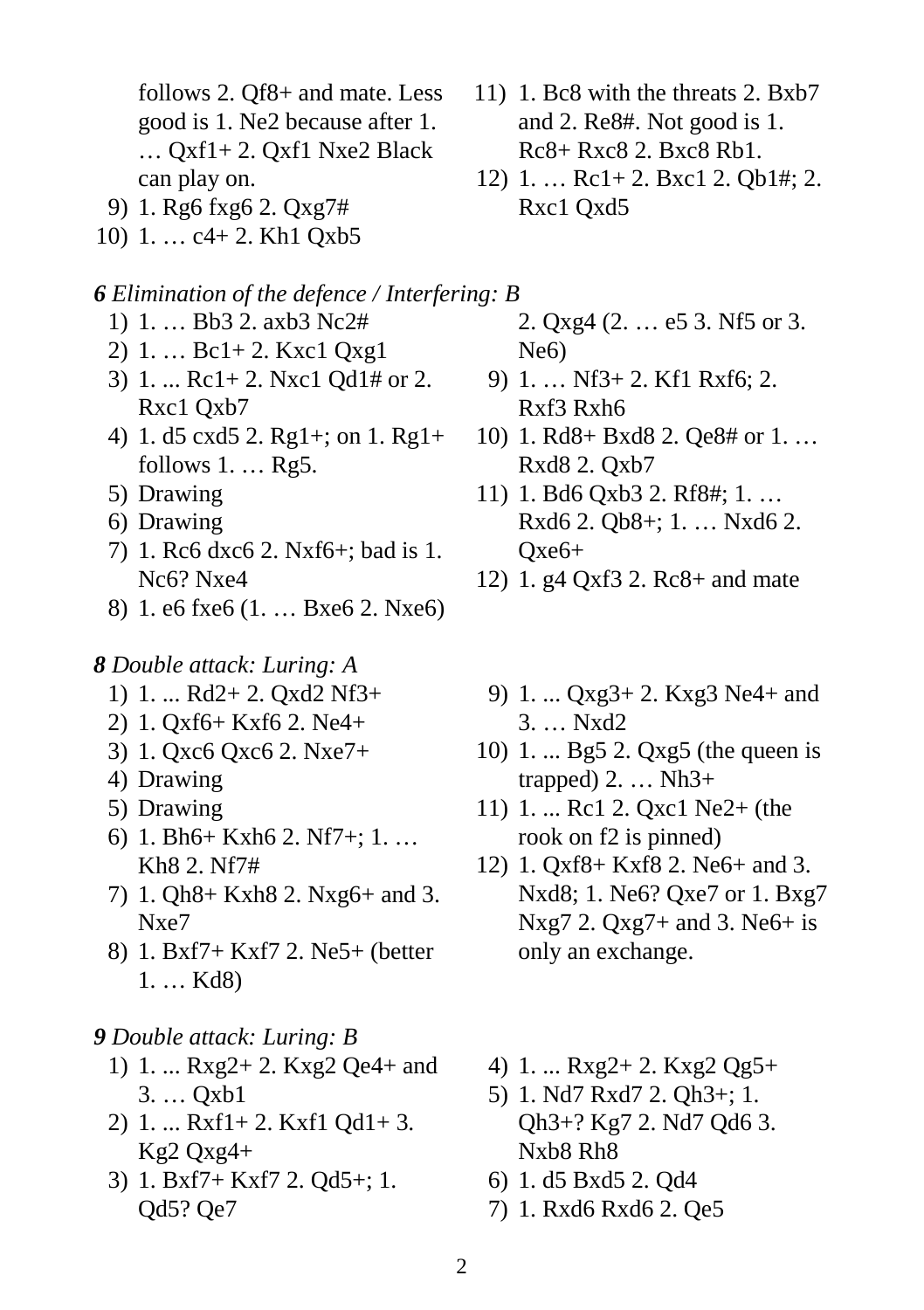- 8) 1. ... Rxd4 2. Rxd4 Qe5
- 9) 1. Rxb7 Rxb7 2. Qa8+; 1. Rxe7 Qxg2#

#### *10 Double attack: Luring: C*

- 1) 1. Rf8+ Kxf8 2. Bxg7+
- 2) 1. Bb7+ Kxb7 2. c6+
- 3) 1. Qxh7+ Kxh7 2. Nxd6+; 1. Nxd6? Qe3+
- 4) 1. ... Qxg2+ 2. Kxg2 d4+; 1. … d4 2. Qd2 or 2. Qc4+
- 5) 1. ... Rxf1+ 2. Kxf1 Bh3+ (2.  $...$  Bd3+ 3. Nxd3)
- 6) 1. ... Nxd4 2. Qxd4? Ng4+

## *11 Double attack: Luring: D*

- 1) 1. Nxe5 Rxe5 2. f4 (double attack: pawn)
- 2) 1. Rb8 Rxb8 2. Bxe5+ (double attack: bishop)
- 3) 1. Rg8+ Qxg8 2. Rg2+ (X-ray check)
- 4) 1. Rxd3 Rxd3 2. Be4 (double attack: 2 pieces)
- 5) Drawing
- 6) 1. Qc4+ Qxc4 2. g8Q+ (X-ray check)
- 7) 1. ... Nxc2 2. Qxc2 Bxd3+
- 10) 1. ... Rxa5 2. Rxa5 Qe1+
- 11) 1. Bxa6 Rxa6 2. Qd3
- 12) 1. b4 Bxb4 2. Qd4
	- 7) 1. Rd7+ Kxd7 (1. … Ke6 2. Qd5#) 2. Nxf6+
	- 8) 1. Rd4 Qxd4 2. e6+
- 9) 1. ... Rxf1+ 2. Kxf1 Bxg2+! (2.  $\ldots$  Bb5+ 3. Rxb5)
- 10) 1. Rxd7 Qxd7 2. Nh6+
- 11) 1. ... Qd3+ 2. Kxd3 Bxc6+
- 12) 1. Bxc5 Qxc5 2. axb4

(double attack: bishop)

- 8) 1. ... Qxf1+ 2. Kxf1 Rxf5+ (double attack: rook)
- 9) 1. Be7 Qxe7 2. f6 (double attack: 2 pieces)
- 10) 1. Qxd7 Qxd7 2. Bxe6+ (double attack: bishop)
- 11) 1. ... Rxc4 2. Qxc4 Bd5 (X-ray attack)
- 12) 1. Bc4+ Kf8 2. Rxe8+; 1. Rxe8? Rxa6+ (double attack: bishop)

## *13 Elimination of the defence / Blocking: A*

- 1) 1. e7+ Rxe7 2. Qh8#
- 2) 1. Qxd5+ Qf7 2. Rh8#
- 3) 1. Qb8+ Rxb8 2. Nc7#
- 4) 1. ... Rd1+ 2. Qxd1 Qf2#; 2. Kxd1 Qxf1#
- 5) 1. d6+ Rxd6 2. Bh4#
- 6) 1. Qg8+ Rxg8 2. Nf7#; 1. Nf7+ Rxf7 doesn't win.
- 7) 1. ... Rg2 2. Qxg2 Qh5#; 2.

Qd1 Rxb2

- 8) 1. Qg7+ Nxg7 2. Nh6#
- 9) 1. Rh3+ Bxh3 2. g3#
- 10) 1. ... Rf1+ 2. Qxf1 Qe3#; 2. Kxf1 Qe1#
- 11) 1. ... e5+ 2. dxe5 Qd2#; 2. Kxe5 Qxg3+
- 12) 1. Re7 Rxe7 2. Qh7+; 1. … g6 2. Rxd7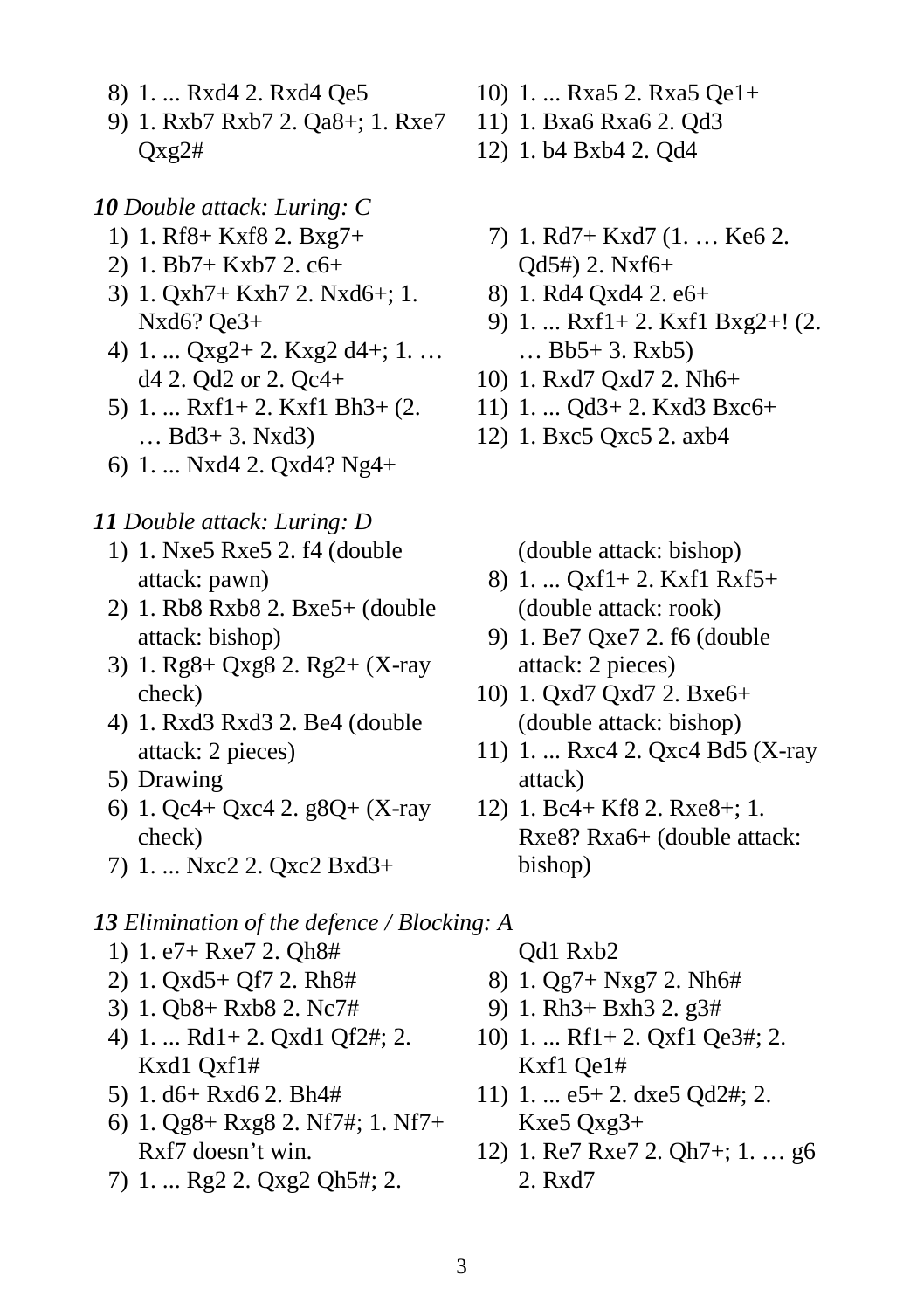*14 Elimination of the defence / Blocking: B*

- 1) Drawing
- 2) Drawing
- 3) 1. Rh8+ Nxh8 2. Bh7#
- 4) 1. Ne7+ Nxe7 2. Rxf8+ Kxf8 3. Rd8#
- 5) 1. Rf8+ Rxf8 2. Ng7#
- 6) 1. Bg8 Rxg8 2. Nf7#
- 7) 1. Rf8+ Qxf8 2. Rxf8+ Rxf8 3. Qxg6#
- 8) 1. Rf4+ Kh5 2. Rh4+ gxh4 3.

*15 Test / Mix: C*

- 1) 1. Rd7+ Nxd7 2. Qg7#; 1. ... Qxd7 2. Nf6+ (interfering and double attack: luring)
- 2) 1. Nf6 Bxf6 2. Qe4; 1. … gxf4 2. Rxh7# (blocking)
- 3) 1. ... b4 2. Bxb4 Qb7+; 1. ... Qb7+? 2. Qf3 (double attack: luring)
- 4) 1. ... Qxc3+ 2. Kxc3 Nxe4+ (double attack: luring)
- 5) 1. ... Rxd4 2. Qxd4 Ng4+ (discovered attack: luring)
- 6) 1. ... Rh4+ 2. Nxh4 g4#
- 7) 1. Rxb2 Rxb2 2. Qc3 (double

### *16 Test / Mix: D*

- 1) 1. ... Rd2 and 2. ... Nxf3+ (double attack: luring)
- 2) 1. Rh8+ Bxh8 2. Qxf7#; 1. ... Kxh8 2. Nxf7+ (luring away + mate or double attack: luring)
- 3) 1. Rxd4 Rxd4 2. Qe3 (double attack: luring)
- 4) 1. Qg7+ Kxg7 2. Rxg6# (discovered check: luring)
- 5) 1. Rxf6+ Kxf6 2. Qf2+ (double attack: luring)

g4#

- 9) 1. Qh7+ Nxh7 2. Ng6+ Kg8 3. Bd5#
- 10) 1. ... g3 2. fxg3 Qxh2+ 3. Kxh2 Rh5#; 2. Rxg3 Re1+ 3. Rg1  $Qg2#$
- 11) 1. ... Bxf3+ 2. Bxf3 Be5; 1. … Be5? 2. f4
- 12) 1. ... Rf2+ 2. Rxf2 Qh5+ 3. Kg1 Qh1#

attack: luring)

- 8) 1. R1e6 Bxe6 2. Qxh6; 1. … Qxe6 2. Rxe6 Bxe6 3. Qxh6 f6 4. Qg6+ (interfering)
- 9) 1. ... Ra2+ 2.Bxa2 Nc2# (blocking)
- 10) 1. ... Bxc2+ 2. Kxc2 b3+ (discovered attack: luring)
- 11) 1. Nd5 exd5 2. Rxe7; 1. ... Rxd7 2. Nxe7+ or 1. ... Qxd7 2. Nxf6+ (interfering)
- 12) 1. Bc7 Rxc7 2. Qe5 (double attack: luring)
	- 6) 1. Qxd6 Kxd6 2. Bf4+ (discovered attack: luring)
	- 7) 1. Qh7+ Nxh7 2. Ng6# (blocking)
	- 8) 1. e7 Nxe7 2. Qc7 (double attack: luring)
	- 9) 1. Qa4+ Ra5 2. Qc6+ Bb6 3. Qc8# (blocking)
- 10) 1. Qd5+ Qxd5 2. Nxe7+ (double attack: luring)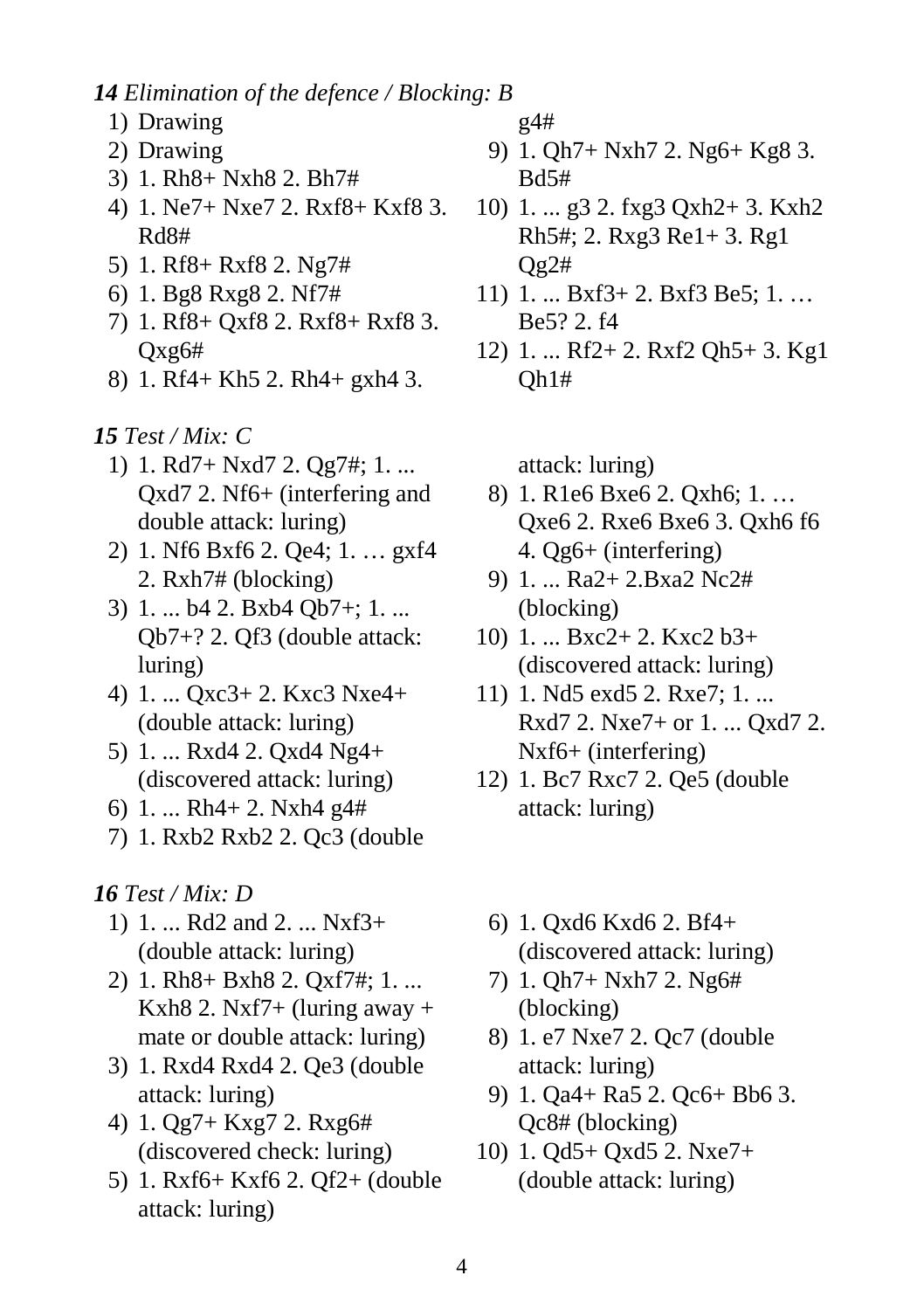11) Drawing 12) Drawing

## *18 Pin / Placing the back piece: A*

- 1) 1. h6+ Kxh6 (1. ... Kg8 2. Qf6) 2. Qh1 (2. Rxd4 Kg7)
- 2) 1. e8Q+ Kxe8 2. Ba4; 1. Ba4?  $Rb1+$
- 3) 1. Rh8+ Kxh8 2. Bc3; 1. … Qxh8 2. Qg6#; 1. Bc3? Qxg3+ 2. fxg3 Bxh5 (often missed)
- 4) 1. g4+ Kxg4 2. Be6
- 5) 1. ... Nxd3 2. Qxd3 e5; 1. … e5? 2. Bxc5
- 6) 1. Qxc6+ Rxc6 2. Nf4

## *19 Pin / Placing the front piece: A*

- 1) 1. Bxe5+ Nxe5 2. Qg3
- 2) 1. Rxf4+ Qxf4 2. Rf1
- 3) 1. Rxd6 Qxd6 2. Bg3
- 4) Drawing
- 5) 1. Qf6+ Qg7 2. Re7! Qxf6 3. Rxh7#
- 6) 1. Rxe5 Rxe5 2. Re1
- 7) 1. Nxc5 Nxc5 2. Na4

#### *20 Pin / Placing front or back piece: A*

- 1) 1. Bxd7+ Kxd7 2. Rh7
- 2) 1. ... Ra1+ Kxa1 2. Qxd2
- 3) 1. ... Rxf2+ 2. Kxf2 Bb6
- 4) 1. Qxc7 Rxc7 2. Bf4
- 5) 1. ... Qxg2+ 2. Qxg2 Rxf1+
- 6) 1. ... Rxc4+ 2. Bxc4 Qxe2
- 7) 1. ... Rxc3 2. Qxc3 Bf6

### *21 Endgame / Passed pawn: A*

- 1) 1. ... Bc1 2. Kh5 Bxf4; 2. … g1Q? 3. Nh3+
- 2) 1. ... Bb2
- 3) 1. ... e4+ 2. Bxe4 Nxe4
- 4) 1. Rxd8+ Nxd8 2. e7; 1. Rd6 g5
- 
- 7) 1. Nxc6 Qxc6 2. c4; 1. c4? Nde7
- 8) 1. ... Qf5 2. Bd3 d5
- 9) 1. Bh7+ Kxh7 2. Qxe6
- 10) 1. Bxc5 Qxc5 2. Qxd3; 1. Qxd3 cxd3 2. Bxc5 and 3. Bxc8 is nothing special.
- 11) 1. Nxc6 Qxc6 2. Qxc4
- 12) 1. Bxf7+! Kxf7 2. Qxe4; 1. Qxe4? Nxe4 2. Bxf7+ Kh8 (2. Rxf7 Nd6)
	- 8) 1. Rxc7+ Rxc7 2. Qc8
- 9) 1. ... Rxg2+ 2. Rxg2 Qxd2
- 10) 1. ... Qxf3+ (1. ... Ng4 2. hxg4) 2. Qxf3 Rxe2+
- 11) 1. Qxh7+ Qxh7 2. Nf7#; 1. Ng6+? Rxg6 2. Qxg6 Re1#
- 12) 1. e6 Bxe6 2. Qxg4
	- 8) 1. ... Rxd4 2. Rxd4 c5
	- 9) Drawing
- 10) 1. Qxd5+ Qxd5 2. Bg2; 1. Bg2 Bb7
- 11) 1. Rxb8 Kxb8 2. d4
- 12) 1. Qa3+ Re7 2. Ng8!
	- 2. Rxc6 Kg7 is not sufficient.
	- 5) 1. Rd7 Rxd7 2. exd7
	- 6) 1. ... Be1+ 2. Ke2 b1Q 3. Rb5+ Bb4; 2. Kxe1 b1Q+
- 7) 1. ... Qxf3 2. gxf3 e2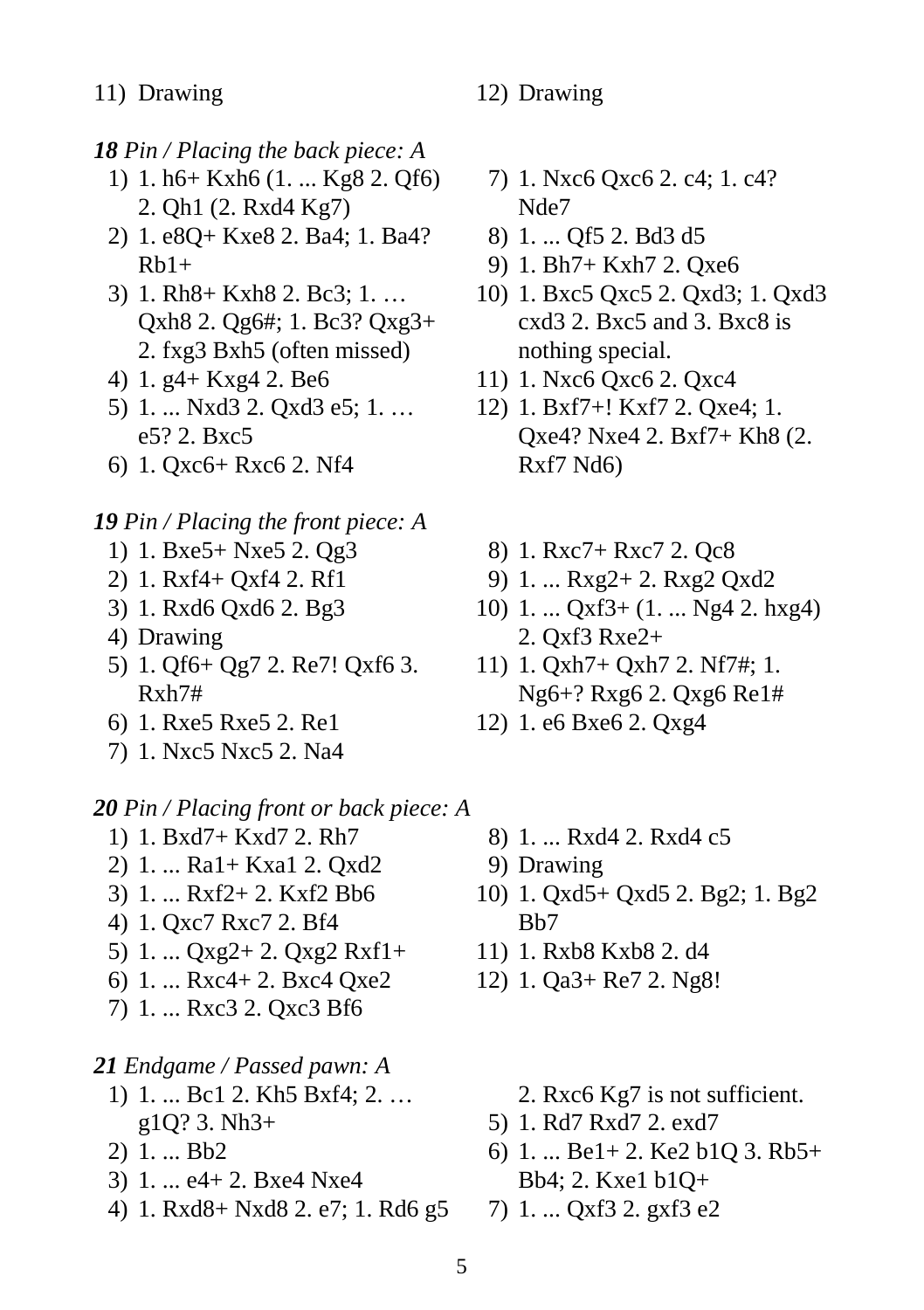- 8) 1. Bh6+ Kxh7 2. Bxf8; 1.  $Bf6+?$  Kxh7
- 9) 1. Ne4; 1. Nf5? Re8

## 22 Endgame / Passed pawn: B

- 1) 1. Qc8+ Nxc8 2. d7
- 2) 1. Rh5 Rxh5 2. fxe7
- 3) 1. Qe6+ Qxe6 2. dxe6
- 4) 1. Rc7 d4 2. Rc8
- 5) 1. Nb7+ Nxb7 2. a6 Kc7 3. a7
- 6) 1. Be5+ Bxe5 (1. ... Kxe5 2. g7) 2. a7
- 7) 1. Rc8+ Rxc8 2. d7+; 1. d7+
- 10) 1. Bc4+ Kh8 2. Bf7 or 2. Bb5
- 11) 1. Rxf8+ Kxf8 2. d7+
- 12) 1. ... Ra3 2. Rxa3 Bxd6+

Kf7 2. Rc8 Ra5+

- 8) Drawing
- 9) 1. ... Qxc5 2. Nxc5 a7
- 10) 1. Rd8 Rxd8 2. Bf6+
- 11) Drawing
- 12) 1. Rg7+ Kh8 2. Rh7+ Kg8 3. Rh8+ Kxh8 4. g7+

23 Endgame / Defending against the passed pawn: A

- 1) 1. Bb3 (1. Bb5? Kc2) 1. ... Kc1
- $(1. \ldots$  Ka1 2. Bc2) 2. Ba2  $\frac{1}{2}$ - $\frac{1}{2}$ 2) 1. ...  $b3+2$ . Kxb3 Ba5  $\frac{1}{2}$ - $\frac{1}{2}$
- 3) 1. Bd5+ Kg7 2. Ba2  $\frac{1}{2}$ - $\frac{1}{2}$
- 4) 1. Bc4+ Kxc4 2. Kxe2 Kc3 3. Kd1 Kd3 stalemate
- 5) 1. Nd4 c1Q 2. Nf3#; 1. ... Kg5 2. Nxc2 1-0
- 6) 1. Bb1 (1. Bd3+? Kc3!) 1. ... Kb3 (1. ... Kc3 2. Ba2) 2. Kd3
- Kb2 3. Ba2 1/2-1/2
- 7) 1. ... Nh1+ Kg2 2. Ke3 Kxh1 3. Kf2 stalemate
- 8) 1. ... Ke5 2. a7 Be6 3. a8Q  $Bd5+1/2-1/2$
- 9) 1. Bd7 Kxc7 2. Bxh3 1/2-1/2
- 10) 1. Kf2 d1Q 2. Rxe1 1-0
- 11) 1. Kd7 a2 2. Ke7 a1Q 3. Bf6+  $\frac{1}{2} - \frac{1}{2}$
- 12) 1. Ne4 g2 2. Nd2+ 1/2-1/2

25 Double attack / Eliminating the defence: A

- 1) 1. Bxc6+ Bxc6 2. Ne5+ (capturing)
- 2) 1. Qxe5 Rxe5 2. Nf6+ (capturing)
- 3) 1. a5 Nc8 2. Nd5 (chasing away)
- 4) 1. Qxe8+ Rxe8 2. Nc6+ (capturing)
- 5) 1. ... d4 2. Ne4 Nb3+ (chasing away)
- 6) 1. ... Qxf3 2. gxf3 Ne2+ (capturing)
- 7) 1. Bxc7 winning a pawn (luring away)
- 8) 1. ... Bxb2 (capturing)
- 9) 1. Rxf7+ Rxf7 2. Ne6+ (capturing)
- 10) 1. Bxb7 Bxb7? 2. Ne6+ (luring away)
- 11) 1. ... Nhxf3+ 2. Bxf3 Nxh3+ (luring away)
- 12) 1. ... g4 2. Nf4 Nf3+ (interfering)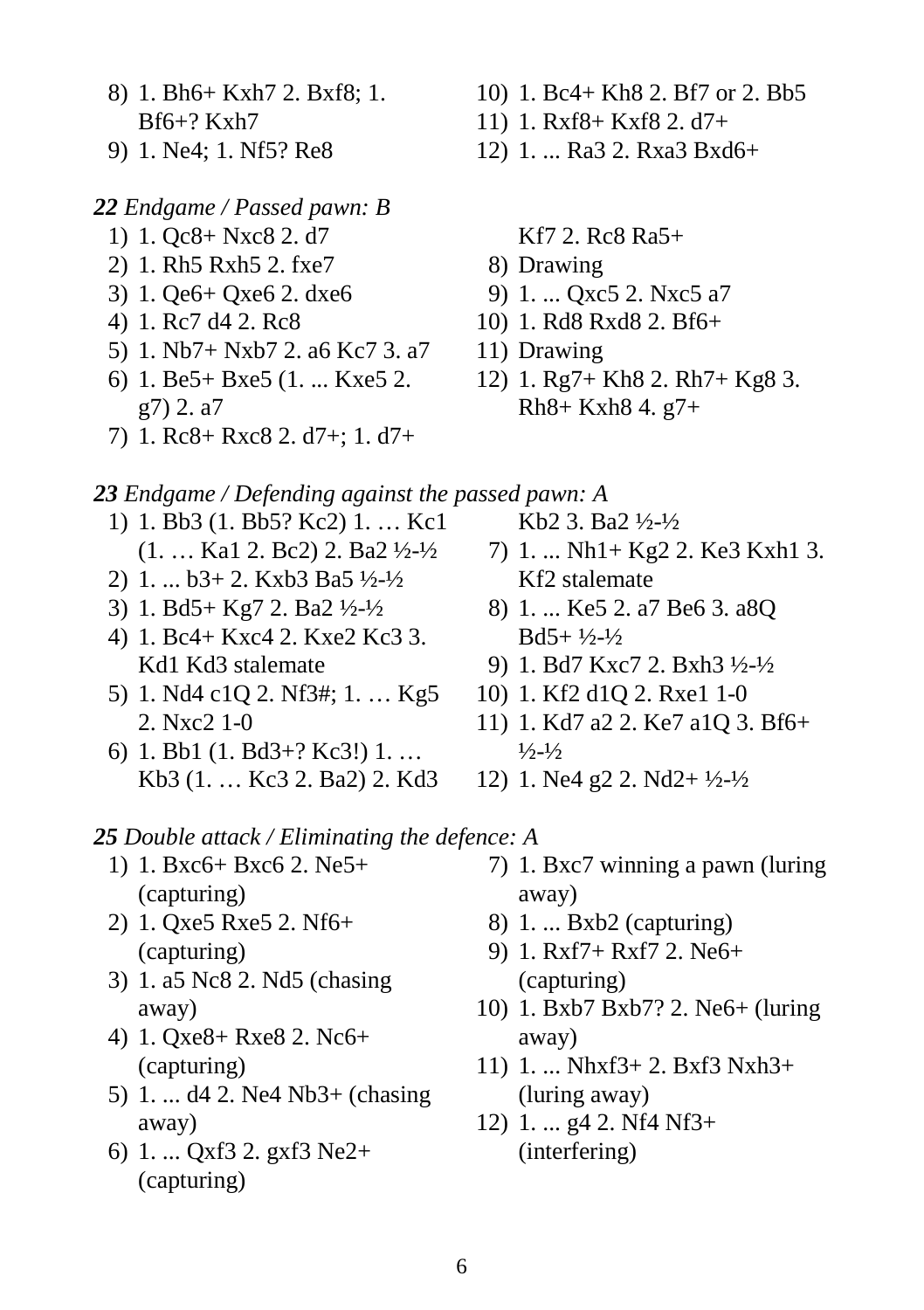*26 Double attack / Eliminating the defence: B*

- 1) 1. d5 Ne5 2. Qa4+ (chasing away)
- 2) 1. Bxc6 dxc6 2. Qa3+ (capturing)
- 3) 1. Nxf5 exf5 2. Qxd5+ (luring away)
- 4) 1. f4 Re7 2. Qb2+; 1. Qb2? Qb6+ (chasing away)
- 5) 1. Ng5 fxg5 2. Qh5+; 1. ... g6 2. Qh4+ (interfering)
- 6) 1. Bxf6 Qxf6 2. Qd5+ (capturing)
- 7) 1. Nxg6+ hxg6 2. Qh4+ (luring

## *27 Mate / Magnet: A*

- 1) 1. Re8+ Kxe8 2. Qe7#
- 2) 1. Rh8+ Kxh8 2. Qh7#
- 3) 1. Qh6+ Kxh6 2. Rh1#; 1. … Kg8 2. Rc8+ and mate
- 4) 1. ... Ra3+ 2. Kxa3 Qa6 and mate
- 5) Drawing
- 6) 1 Drawing
- 7) 1. a4+ Kxa4 2. Qb3+

## *28 Mate / Magnet: B*

- 1) 1. Rc4+ Kxc4 2. Qc3#
- 2) 1. Rxh7+ Kxh7 2. Qf7+ Kh6 3. Qxg6#; 2. … Kh8 3. Nxg6#
- 3) 1. ... Qh1+ 2. Kxh1 Bf3+ 3. Kg1 Rd1#
- 4) 1. Qf8+ Kxf8 2. Rd8#
- 5) 1. ... Bd3+ 2. Kxd3 Qd1#
- 6) 1. ... Qg1+ 2. Kxg1 Rbxg2+ 3. Kh1 Rg1+ 4. Rxg1 Nf2#; 2. Rxg1 Nf2#

away)

- 8) 1. ... Ne3 2. fxe3 Qxe3+ (luring)
- 9) 1. Re7 Qxe7 2. Qxd5+ (luring away)
- 10) 1. ... Bxg2 2. Qxg2 Qa5 (luring away)
- 11) 1. Nd4 exd4 2. Qb3+ (interfering)
- 12) 1. ... a6 (or first 1. … Qg6+ and 2. … a6) 2. Qb3 Qg6+ (chasing away)
	- 8) 1. Qf8+ Kxf8 2. Rxf7+ Ke8 3. Rf8+ Kd7 4. R2f7#
	- 9) 1. Rh8+ Kxh8 2. Qe8+ Kh7 3. Qg8#
- 10) 1. Rh8+ Qxh8 2. Qf7#
- 11) 1. ... Rh2+ 2. Kxh2 Qf4+ 3. Kh1 Qf3+ 4. Kh2 Qg2#
- 12) 1. Qf6+ Kxf6 2. Be5#; 1. … Kg8 2. Be5 with mate.
	- 7) 1. Rb8+ Kxb8 2. Rh8#
	- 8) 1. ... Rh1+ 2. Kxh1 Qh3+ 3. Kg1 Nf3#
	- 9) 1. ... Rg1+ 2. Kxg1 Qxh2+ 3. Kf1 Qh1#
- 10) 1. ... Ra3+ 2. Kxa3 Qa1+ 3. Kb3 a4#
- 11) 1. ... Bxh3 2. Kxh3 Qf4 and mate op g3.
- 12) 1. Rh7+ Kxh7 2. Qh2+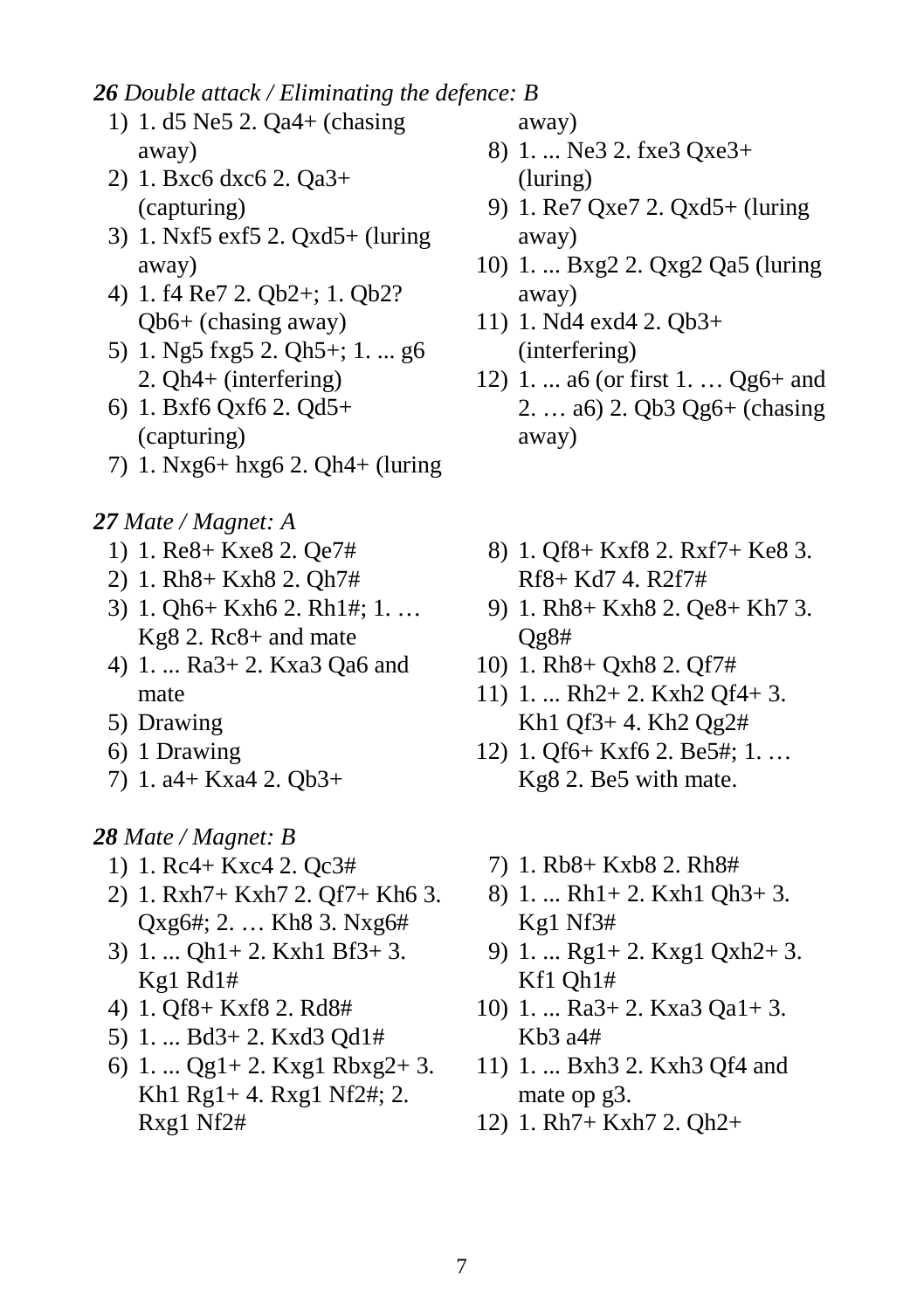*29 Strategy / Pawn structure: A*

- 1) 1. ... c5 2. bxc5 Bxc5 The black bishop is more active now; besides that the white pawns are split up.
- 2) 1. Nd5+ and 2. Nxf6

 The black pawn structure got worse; especially pawn f7 is a problem child. Black can try to play f5 and f6, but then f5 will become a target for the white bishop.

- 3) Drawing
- 4) 1. ... g5 2. fxg6? Bxg4

 Thanks to the pin of the white f-pawn Black can solve the problem of his backward pawn. Otherwise the rook should take over the protection of the g-pawn. The rook is no longer occupied by protecting the hpawn.

- 5) 1. Bxc6+ bxc6 2. Qxf3 Before White takes back on f3, he weakens the pawn structure of the opponent.
- 6) Drawing
- 7) 1. f5 Bxc4 2. bxc4; 1. Bxe6 fxe6 and there is nothing to worry about. White allows a double pawn. Black can not protect his weak pawn anymore.
- 8) 1. e5 Bc7 2. Bxg6

White doesn't take on d5 because after 1, exd5 exd5 White remains with a pawn on e3 which can be attacked very easily. He prefers to move his e-pawn forward with tempo to deliver Black a weak double g-pawn.

9) 1. Rc1 c5 2. Rc4

 Of course White doesn't exchange on d5. The weak pawn on c6 must remain on the board. The rook is the best piece to attack the weak cand a-pawn.

10) 1. ... h4 2. Bxe5 dxe5

Black gets a strong pawn duo in the centre.

11) 1. h5 Bf5 2. h6

 Advancing the h-pawn is worsening the black pawn structure after 2. … gxh6 3. Bxf6 or after 2. … Bf8, when it is up to White in which moment he will take on g7.

12) 1. Re2

 It would be foolish to exchange the weak pawn on e5 for the f2-pawn. White can still take it on the next move.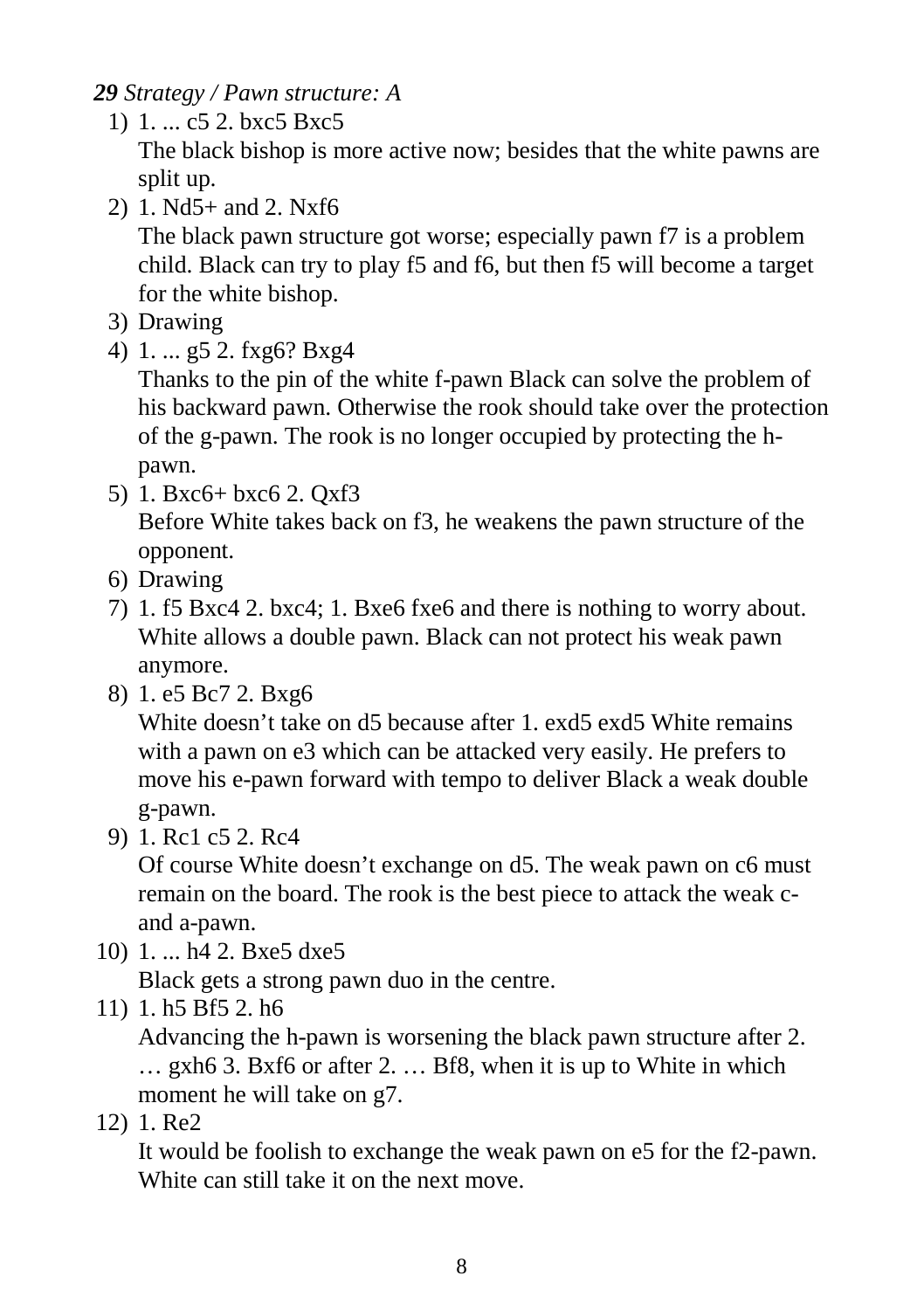*30 Test / Mix: E*

- 1) 1. Bc3 Bxc3 2. c7; 1. c7? Bxc7 2. Bxc7 Kg5 (cashing in a passed pawn)
- 2) 1. ... Rxd4 2. Rxd4 Qg5 or 1. ... Qg5 (double attack: eliminating the defence)
- 3) 1. Nxd5 winning a pawn (placing the front piece)
- 4) 1. ... Rg1+ 2. Kxg1 Nf3+ 3. Kh1 Qh2# (magnet)
- 5) 1. d6 Bxd6 2. Rb6 (placing the front piece)
- 6) 1. Rh8+ Kxh8 2. Qxh6+ Kg8 3.
- *31 Test / Mix: F*
	- 1) 1. ... Bxe3 2. fxe3 Nc2 (double attack: luring)
	- 2) 1. f4 Bd6 2. Qxe6+ (attack on a pinned piece)
	- 3) 1. Qa8 Rxa8 2. Nxe7+ (double attack: eliminating the defence)
	- 4) 1. Qf8+ Kxf8 2. Rh8#; 1. ... Rxf8 2. Ne7# (luring away  $+$ mate/ blocking)
	- 5) 1. ... Be7 2. Qxg5 Bxg5+; 2. Rdh1 Qxf4 3. Rxf4 Bg5 (double attack)
- *32 Rook ending / Passed pawn: A*
	- 1) 1. Ra6 Rxa6 2. bxa6 and 3. a8Q+
	- 2) 1. Rd6+ Rxd6 2. b8Q
	- 3) 1. Rh3+ Kg8 2. Rg3 Rxg3 3. d7; 1. Rf8+? Kh7 2. Rd8 Rg5 3. Kd2 Kg7
	- 4) 1. ... Rg4+ 2. Kc5 Rh4 with promotion.
	- 5) 1. Re3 Kxe3 2. e7 Rd1+ 3. Kc2 Rd2+ 4. Kc1 with promotion

Qxg7# (placing the back piece)

- 7) 1. Nd8 or 1. Bd8 (interfering)
- 8) 1. Ke3 Ng5 2. Bf6+; 1. ... Nd6 2. Bc5 (cashing in a passed pawn)
- 9) 1. ... Qxf3+ 2. Kxf3 Nh4+ 3. Kf4 g5# (mate)
- 10) 1. ... Rxc1 2. Rxc1 Qh6 (double attack: luring)
- 11) 1. Nc6! Rxe3 2. Qxc2; 1. ... Rxc6 2. Rxe7 (interfering)
- 12) 1. ... Qxe2 2. Rxe2 f6 (placing the back piece)
	- 6) 1. ... Be2 2. f3 Nxg3; 2. Qxe2 hxg6 (defending against a pin)
	- 7) 1. Bc4 Rg7 2. Rh8+ (double attack: eliminating the defence)
	- 8) Drawing
	- 9) Drawing
- 10) 1. Rh7+ Rxh7 2. Qxg5+ Kxg5 3. d8Q+ (cashing in a passed pawn)
- 11) 1. ... Bf6+ 2. Bc3 Qd2 (placing the front piece)
- 12) 1. Qg8+ Kxg8 2. Ng6 (mate)
	- 6) 1. Rd4 Kxd4 2. d7 with promotion.
	- 7) 1. ... Rd1+ 2. Kxd1 exf2 with promotion.
	- 8) 1. h6+ Kg8 2. h7+ Kg7 3. Rxf8
	- 9) 1. ... Rb2+ 2. Ke3 Rb3+ 3. Rxb3 a1Q or 2. Kd1 Rb1+
- 10) 1. Kb4 Ra1 2. Rc5+ and 3. Ra5; 1. Rc5+?? Rxc5 with check!
- 11) 1. exd6 Rxe1+ 2. Kf2 Re8 3.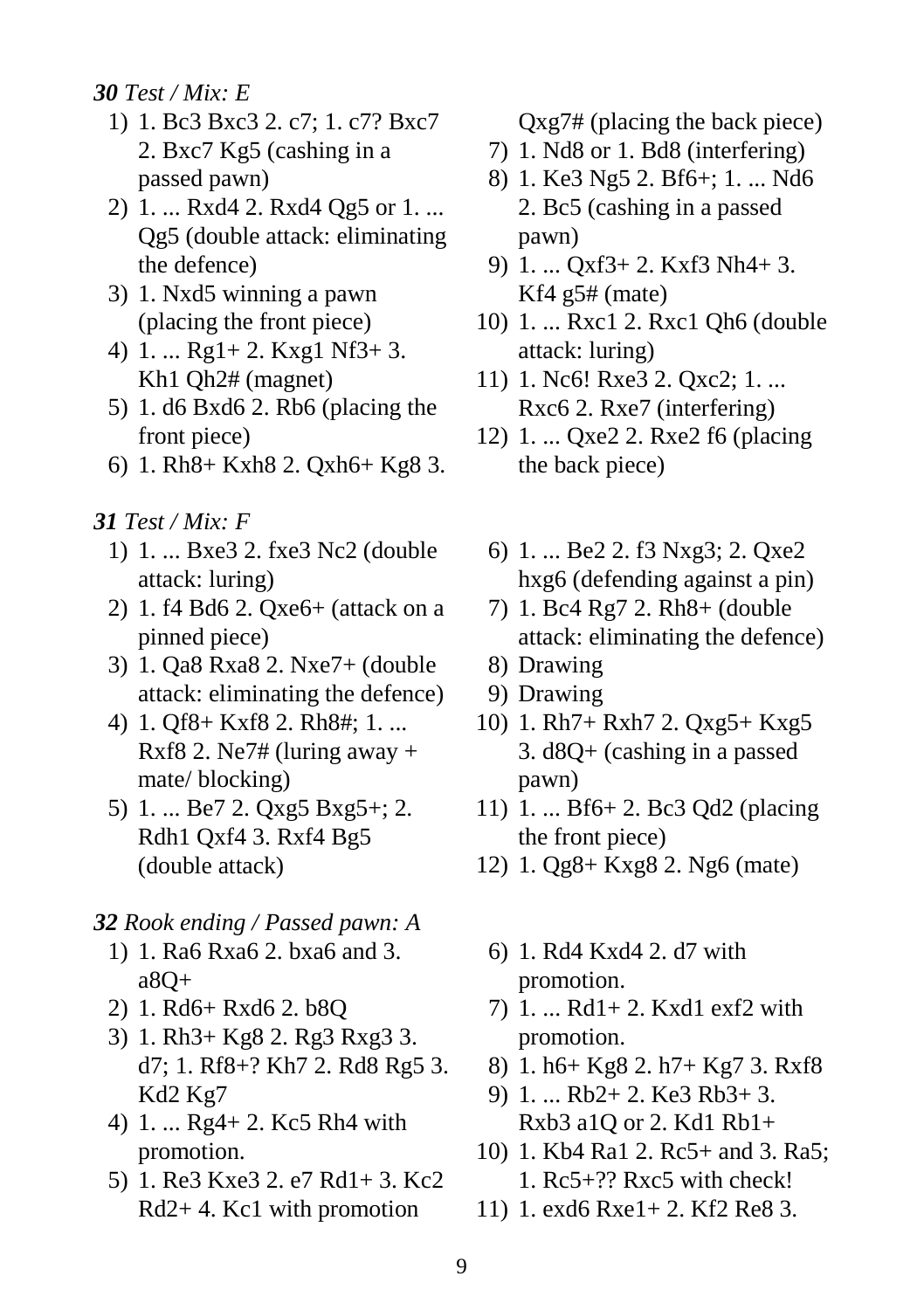$dxc7$  and 4.  $d6$ 

12) 1. ... Rc1! followed by 2. ... d2

## 34 Double attack / Chasing or aiming: A

- 1) Drawing
- 2) 1. ... Qc5+2. Kf1 Ne3+; 2. Kh1  $Nf2+$
- 3) 1. Nb6+ Kb8 2. Nd7+
- 4) 1. Nc7 and 2. Ne6+ or 2. Nxa8
- 5) 1. ... Nf3+ 2. Kxg2 Nd2
- 6) 1. ... Nc5 and 2. ... Nd3
- 7) 1. Qe8+ Kh7 2. Qe4+; 1.

## 35 Double attack / Chasing or aiming: B

- 1) 1. Qe5+ Kg8 2. Qd5+ winning a rook.
- 2) 1. Nf5 Qf6 2. Nh6+
- 3)  $1. \dots$  Bb7+ 2. Kg1 Ne2+
- 4) 1. Qb2 Rd1 2. Qb4+
- 5) 1. ... Qd4+ 2. Qf2 Qb4
- 6) 1. ...  $Qd1+2$ . Kg2  $Qc2+$

 $Qa8+? Rd8$ 

- 8) 1. ... Qe1+2. Kg2 Qe4+; 1. ... Qe4+? 2. Qg2
- 9) 1. Qc2+ Kg8 2. Qc8+
- 10) 1. Qh5 g6 2. Qd5
- 11) 1. Qa4 b6 2. Qe4
- 12) 1. Qa7 and 2. Qa2+
	- 7) 1. f4 Re6 2. Ng7+
	- 8) 1. ... Qd4+ 2. Be3 Qxb2
	- 9) 1. Be3 Qa8 2. Nc7+
- 10) 1. ... Nd4 2. Qe3 Ne2+
- 11) 1. b4 Bd4 2. Qe4+
- 12) 1. Nc5! Re8 2. Na6; 1. ... dxc5 2. Rd7

37 Attacking the castled king / Mating pattern ( $\mathbb{Z} \hat{\mathbb{Z}}$ ): A

- 1) 4 mating patterns
- 2) 4 mating patterns
- 3) 4 mating patterns
- 4) 1. ... Qxf1+2. Kxf1 Bd3+
- 5) 1. Rf3+ Kh8 2. Ng6+ hxg6 3.  $Rh3#$
- 6) 1. Qxg8+ Kxg8 2. Rh8+
- 7) 1. ... Rxh2+2. Qxh2 Qxh2+3. Kxh<sub>2</sub> Rh<sub>8#</sub>
- 8) 1. Ne7+ Kh8 2. Ng6+
- 9) 1. Qa8+ Kh7 2. Qh8+
- 10) 1. Ra8+ Kxa8 2. Bxc7 gxh3 3.  $Ra1#$
- 11) 1. Qxd4 Bxd4 2. Bxd4 b5 3. Rh<sub>8#</sub>
- 12) 1. Be6+ Kb7 2. Bd5+ Ka7 3. Ra8#; 1. Bd5+ Qxh8

38 Attacking the castled king / Mating pattern ( $\mathbb{Z}\mathbb{Q}$ ): B

- 1) 4 mating patterns
- 2) 4 mating patterns
- 3) 4 mating patterns
- 4) 1. Qxh7+ Kxh7 2. Rh3+
- 5) Drawing
- 6) Drawing
- 7) 1. Ne7+ Kh8 2. Qxh7+
- 8) 1. Ndf7+ Kh7 2. Ng5+
- 9) 1. Qxh6+ Bxh6 2. Ng5+ Kh8 3.  $Rh7#$

because 2. Ke3 fails to 2. ...  $Re1+$ .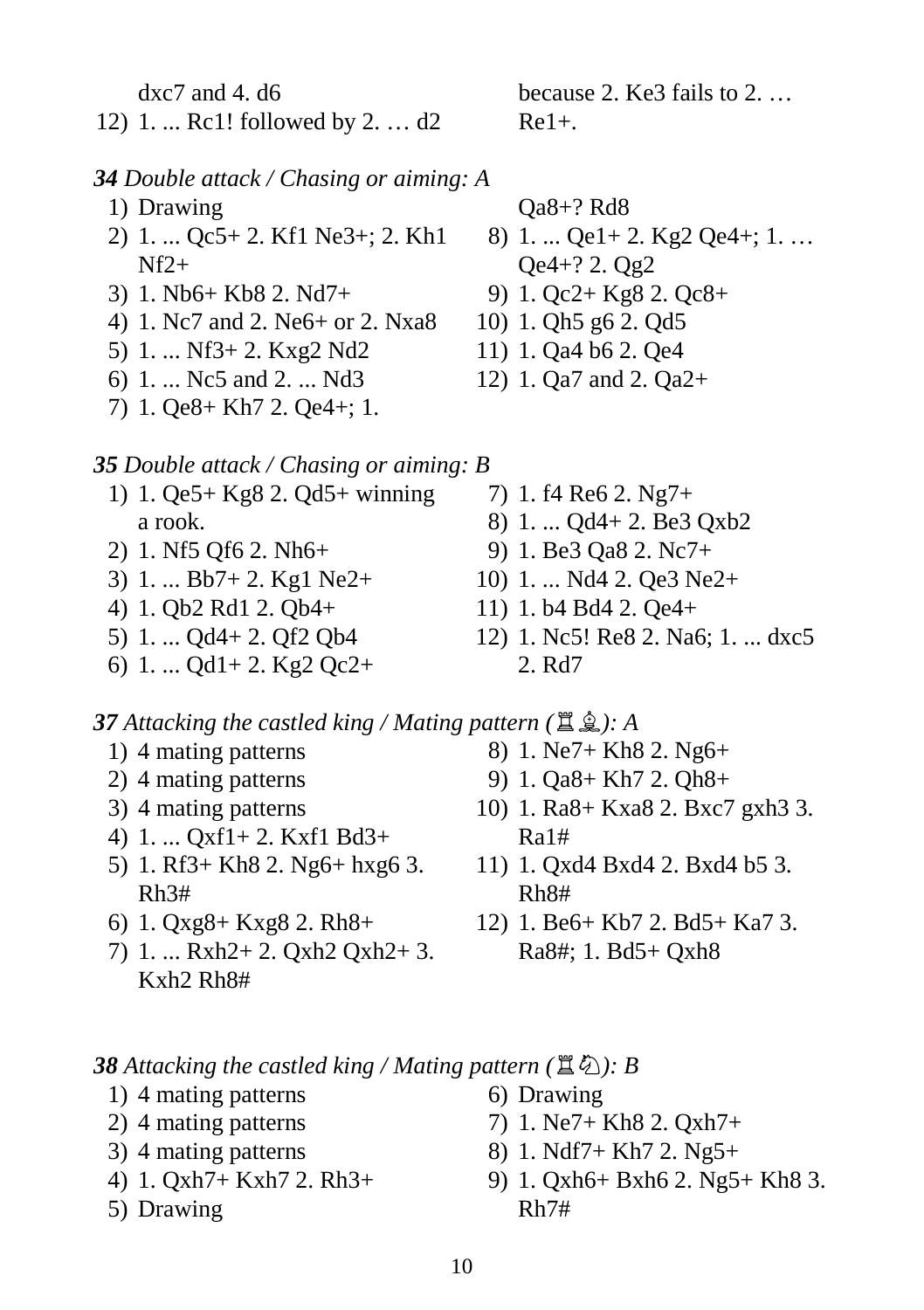- 10) 1. Qg6 fxg6 2. Rxg7+
- 12) 1. Qxg7+ Nxg7 2. Rxh6+
- 11) 1. ... Qh3 2. Rbg1 Qxh2+

*39 Attacking the castled king / Mating pattern (): C*

- 1) 4 mating patterns
- 2) 4 mating patterns
- 3) 4 mating patterns
- 4) 1. ... Qb4+ 2. Ka1 Qc3+
- 5) 1. ... Qxg2+ 2. Kxg2 Bf3+
- 6) 1. Qxh7+ Nxh7 2. Ng6+
- 7) 1. Ng6+ Kh7 2. Ne5+
- 8) 1. Qxc7+ Kxc7 2. Nd5+
- 9) 1. ... Qxg2 2. Kxg2 Nf4+
- 10) 1. Nef6+ gxf6 2. Bh6+
- 11) 1. Qf6 gxf6 2. Nh6+
- 12) 1. Qg8+ Kxg8 2. Ne7+

*40 Attacking the castled king / Attacking the castled king: A*

- 1) 1. Bxh7+ Kh8 2. Bg6+ Kg8 3. Qh7+ Kf8 4. Qxf7#
- 2) 1. Qg7+ Bxg7 2. Bxg7+ Kg8 3. Bf6#
- 3) 1. Qg7+ Bxg7 2. Rd8+ Bf8 3. Rxf8#
- 4) 1. Bh6+ Kxh6 2. Qf6+ Kh5 3. g4#
- 5) 1. Qg3 Rg8 2. Qc3+
- 6) 1. Rf4 exf4 2. gxf4 and 3. Rg1
- 7) 1. … Ng3 2. Kg1 Qg2+ 3. Rxg2 Nh3#
- 8) 1. Bf6
- 9) 1. Ng4 fxg4 2. Bxh7+ and further as in position 1.
- 10) 1. Qh6 Qe7 (protects f7 see 1) 2. Qxh7+ Kf8 3. Qh8#
- 11) 1. Qxf7 Nxf7 2. Rg8+ Rxg8 3. Nxf7#
- 12) 1. Qg4+ Kh8 2. Qh4
- *41 Attacking the castled king / Attacking the castled king: B*
	- 1) 1. Nf6+ gxf6 2. Qg3+ Kh8 3. Bxf6#
	- 2) 1. Qxh7+ Rxh7 2. Rg8+ and mate; 1. … Kxh7 2. Rh5#
	- 3) 1. Ng6+ hxg6 2. Qh6+ Bh7 3. Qxg7#
	- 4) 1. Ne7+ Kh8 2. Rxh7+ Kxh7 3. Qh1#; 2. … Nxh7 3. Ng6#
	- 5) 1. Ng6+ fxg6 2. Qxh7+ Kxh7 3. Rh4#
	- 6) 1. Nh6+ gxh6 2. Qxf6; 1. ... Kh8 2. Qxf6!; 2. Bxf6? exf3
- 7) Drawing
- 8) Drawing
- 9) 1. Qh5 Bh4 2. Qxh7+ Kxh7 3. Rxh4+ Kg8 4. Rh8#; 1. … gxh5 2. Rg3+ and mate.
- 10) 1. Qg6 hxg5 (1. … fxg6 2. Ne7+ Kh8 3. Nxg6+) 2. hxg5 fxg6 3. Ne7#
- 11) 1. Qxh7+ Kxh7 2. Rh5+ Kg7 3. Bh6+ Kh8 4. Bf8#
- 12) 1. Qc7+ Ka7 2. Qxb7+ Kxb7 3. Rb3+ Ka7 4. Rc7#
- *42 Attacking the castled king / Attacking the castled king: C* R1h7#
	- 1) 1. ... Ne2+ 2. Rxe2 Nf4
	- 2) 1. Qxg7+ Kxg7 2. Rh8! and 3.
- 3) 1. Re8 Qxe8 2. Qxf6+; 1. ...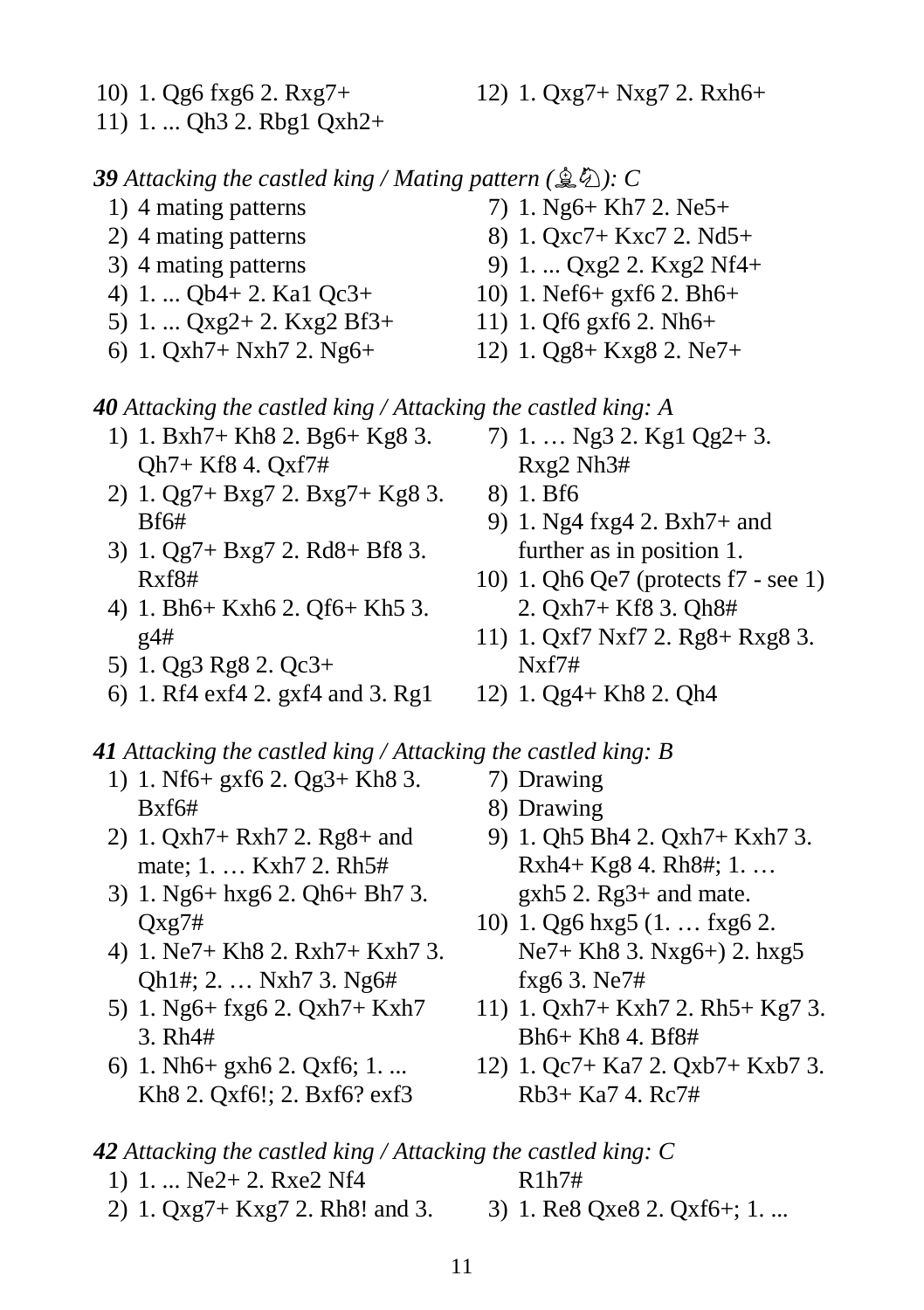Bc4 2. Qg7#

- 4) 1. Qh6 Rg8 2. Re8 Qxe8 3.  $Qf6+$
- 5) 1. Nf6+ Bxf6 2. Bd3
- 6) 1. Nf5 fxg5 2. Ne7#
- 7) 1. Re7 Rxe7 2. Qxf8#; 1. ... Bxe7 2. Qxh7#
- 8) 1. Bxh7+ Nxh7 2. Qxf7+ Kh8

44 Tactics / Seventh rank: A

- 1) 1. Qf1+ Ke8 2. Qb5+ Kf8 3.  $Qxc5+$
- 2) 1. Rb7+ Ka8 2. Qxc8+ Rxc8 3. Rxa7+ Kb8 4. Rhg7#
- 3) 1. Ra7+ Kb8 2. Rcb7+ Kc8 3. a6 and mate op a8.
- 4) 1. ... Rxb2 2. Qxa8+ Ke7
- 5) 1. ... Qe3 2. Rxf2 Qxh3+ 3. Kg1 Qg3+
- 6) 1. ...  $Qxe4+!$  2. Nxe4 Nf3; 1. ... Nf3? 2. Qxh7#
- 7) 1. Nf6+ Kh8 2. Qxh6+; 1. ...

## 45 Tactics / Seventh rank: B

- 1)  $1. \ldots$  Qxd4+ 2. Qxd4 Rg2+ 3. Kh1 Rxh2+4. Kg1 Rbg2#
- 2)  $1. Rg7 + Kh8 2. Nf8$  (threatens 3.  $Ng6#$ ) 2. ...  $Rxf8$  3.  $Rh7+$ Kg8 4. Rcg7#
- 3) 1. Nf6 Bg7 2. Qh6 and 3. Qxh7# or 3. Rxh7#
- 4) 1. Rxg7+ Kxg7 2. Rc7+
- 5) 1.  $Qd7 Qh8$  (otherwise 2. Rf8+) 2. Rh7 Qf6 3. Rh8+
- 6) 1. c8Q Rxc8 2. Qb7; 1. ... Qxb2 2. Qc7; 1. Qb7? Re2 or 1. ...  $Rc8$
- 47 Endgame strategy / Pawn ending: A
	- 1) 1.  $h4$  Kd4 2. f6 (throwing up an
- 3. Ng6#
- 9) 1. Rg3+ Kh8 2. Re4; 1. Re4?  $Qg7$
- 10) 1. Rf5 and 2. Qh6
- 11) 1. Rxd7 Bxd7 2. Nf6+ Kf8 3. Nd<sub>5</sub>
- 12) 1. Qf6 Bxf6 (otherwise 2. Rh8+) 2. gxf6 and 3. Rh8#

gxf6 2. Qe6+ Kh8 3. Qxf6+; 1. Qxh6? b1Q!

- 8) 1. ... Rg2 2. a8Q Rbf2 3. Ke1  $Rg1#$
- 9) 1. ... Nf3 2. gxf3 Rd2
- 10) 1. Qxg6 fxg6 2. Rxg7+ Kh8 3. Rh7+ Kg8 4. Rag7#
- 11) 1. Qxf4+ Nxf4 2. Rcf7+ Ke8 3.  $Rg8#$
- 12) 1. Nxf6+ exf6 2. Re7; 1. d6!? Ne8!
	- 7) 1. ... Qe1 (threatens 2. ... Qf2+) 2. Qxe1 Nf3+ 3. Kh1 Rxh2#
	- 8) Drawing
	- 9) Drawing
- 10) 1. Nf5! (1. Ne6 Re7); 1. ... gxf5 2. Rd7
- 11) 1. Bh6 (1. Lh6 gxh6 (1. .. Tcd8) 2. Lxg7+ Kg8 3. Lxf8 Txd7 4. Pxf6+ Kxf8 5. Pxd7+) 2. T1e7;  $1. \ldots$  Tg8 2. T1e7)  $1. \ldots$  gxh6 2. R<sub>1e7</sub>; 1. ... Rg8 2. R<sub>1e7</sub>
- 12) 1. ... Be3! 2. fxe3 Qh3+; 2. Qxe3 Qxd1; 2. Nc2 Qf3

obstacle; the black king will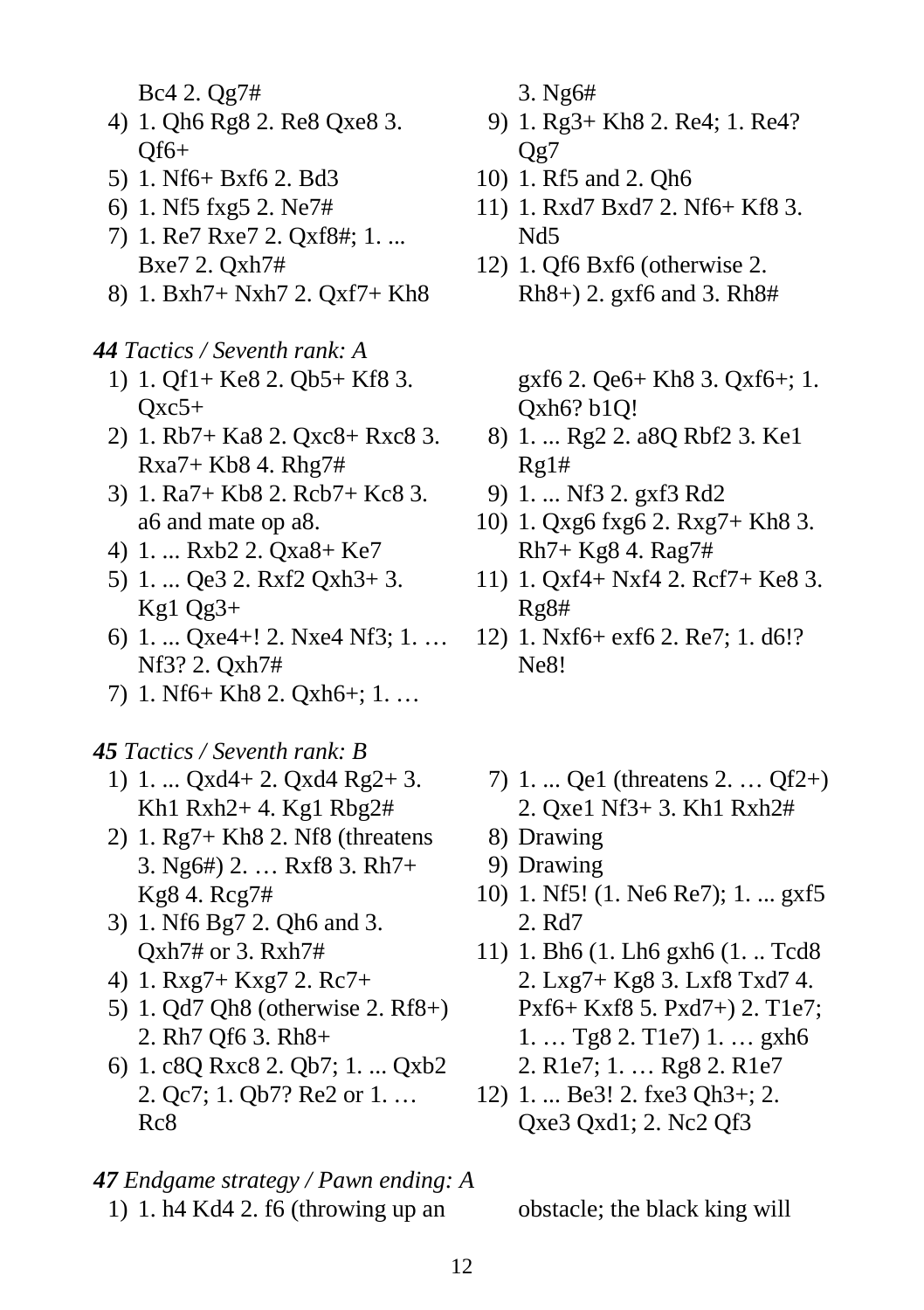remain outside the square of the pawn)

- 2) 1. a4 Kc5 2. a5 (the pawns control the king; White captures on h3 and approaches with the king)
- 3) 1. g3 g5 2. g4 Kc6 3. Kxc4; 1. g4? g5 (working with zugzwang)
- 4) 1. a5 bxa5 2. Kd2 Kb3 3. Kc1 (shifting the key squares by delivering Black a rook's pawn)
- 5) 1. ... Kb8; 1. … b5 2. axb6 with draw (first activate the king)
- 6) 1. ... b6 2. Kf3 a6 (candidate passed pawn in front)

*48 Test / Mix: G*

- 1) 1. Qb8+ Kh7 2. Qb1+ (double attack: chasing)
- 2) 1. Ne6 Bxe3 2. Nxd8+ (discovered attack)
- 3) 1. ... Rxc3 2. Rxa2 Rf3+ ('seventh' rank)
- 4) 1. Qg1+ Kf8 2. Qc1 (double attack: aiming)
- 5) 1. Rg1+ Kh8 2. Qxh7+ Kxh7 3. Rh4# (mate door access)
- 6) 1. Rc7+ Kg6 2. Qd1 (double attack: chasing)
- 7) 1. ... Re2 2. Qxc5 Rgxg2+; 2.

# *49 Test / Mix: H*

- 1) 1. Ra8+ Bd8 2. Rxd8+ Kxd8 3. Nxf7+ (double attack: luring)
- 2) Drawing
- 3) 1. Bf8 Rxf8 2. Ne7# (mate)
- 4) 1. e4 Bxe4 2. Qb1 (placing the front piece)
- 7) 1. ... Kc3 2. a4 Kxd4 3. Ke6 Kc5 4. Ke5 with a draw (first hold off the king)
- 8) 1. ... g5+ 2. hxg5 Kg6 (first weakening the pawn structure)
- 9) 1. ... a6 2. Kd2 Kb3 (activating the king but first preventing b5)
- 10) 1. ... f5 (Black must activate his king, but first he must prevent White playing e4)
- 11) 1. ... f4 2. Kc4 Kg6 (activating the king; first 1. … Kg6 does not win after 2. g3)
- 12) 1. ... h4 (1. … Kg4 2. Kh6 Kxg3 3. Kxh5) 2. gxh4 h5 (holding off the white king)

Rxg5 Rxf2 3. Rxf2 hxg5 ('seventh' rank)

- 8) 1. Qg6 Bxg3 2. f6 (attacking the king)
- 9) 1. Rg4+ fxg4 2. Qg6+ Kh8 3. Qh7# (attacking the king access)
- 10) 1. h3 Nh6 2. Qe4 (double attack: eliminating the defence)
- 11) 1. ... Qxg2+ 2. Rxg2 Rdxg2+ 3. Kh1 Rg1+ ('seventh' rank)
- 12) 1. Qh5 Nc6 2. Qh2+ (double attack: aiming)
	- 5) 1. Rxf6 Qxf6 2. Qc2; 1. Qc2? Rc4 (double attack: eliminating the defence)
	- 6) 1. Qxg6+ hxg6 2. Nf6+ Kg7 3. Rh7# (attacking the king access)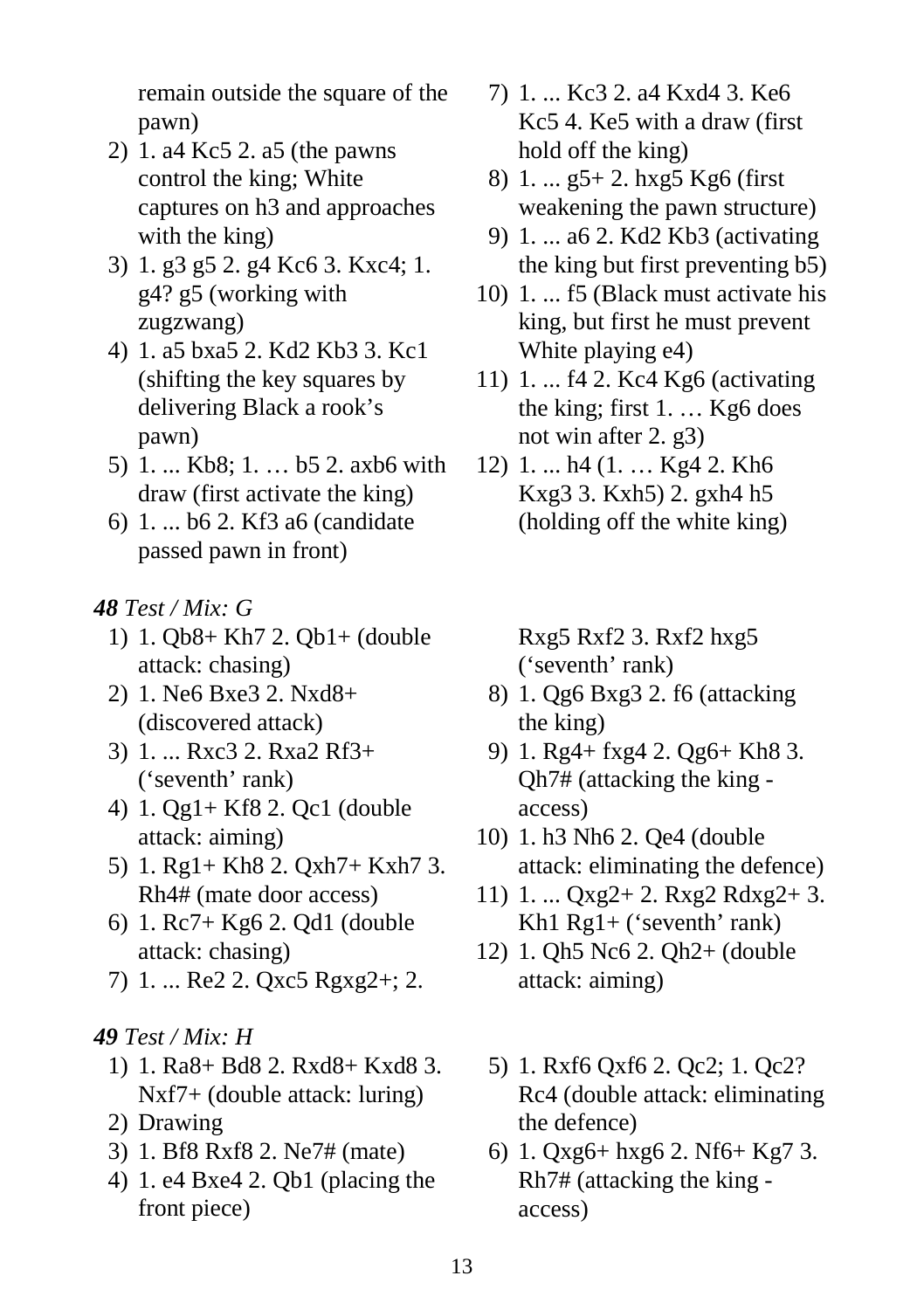- 7) 1. d6 Bxd6 2. Qd2 (double attack: luring)
- 8) 1. Rf6 Qxe5 2. Qxh6+; 2. Rh6+? Kg8 (attacking the king)
- 9) 1. ... Qxh2+ 2. Kxh2 Nf3+ and 3. … Nf2# (double check: luring)
- 10) 1. ... Qg3 2. fxg3 Rxg2+ 3. Kh1

### *51 Double attack / Clearing: A*

- 1) 1. Nxc6 Rxc6 2. Qd4+
- 2) 1. Qa8+ Kh7 2. Nf3
- 3) 1. ... Nxf3+ 2. gxf3 Qd4+
- 4) 1. g5 Bg7 2. Qh3+; 1. Qh3+? Kg8 2. g5 Bf5
- 5) 1. Bxd5 Nxd5 2. Nc6
- 6) 1. Qxf5 Rxf5 2. Ne6+

# *52 Double attack / X-ray: A*

- 1) 1. Qxd6 Rxd6 2. Bb4
- 2) 1. e4 dxe4 2. Bg4; 1. Bg4?  $Qb1+$
- 3) 1. ... d4 2. Bxd4 Bd5+
- 4) 1. ... f5 2. Nd2 Bb4
- 5) 1. ... Re5+ 2. Kc4 Be2+; 2. Kc6 Bd7#
- 6) 1. ... Rb1 2. Qxb1 Qh1+
- 7) 1. ... Nc6+ 2. Bxc6 Rb1+

## *54 Endgame / Queen against pawn: A*

- 1) 1. Qe1 (the queen occupies the promotion square)
- 2) 1. ...  $Kc2$  ( $\frac{1}{2}$ - $\frac{1}{2}$  because of the rook's pawn; the white king is too far away)
- 3) 1. Kg3 (1. Qxd2 stalemate)
- 4) 1. Qa6 (the queen occupies the promotion square)
- 5) 1. Qe5 Kb3 2. Kf5 c2 3. Qa1 (the queen occupies the

Rdd2 ('seventh' rank)

- 11) 1. Bg6+ Kxg6 2. Qh5#; 1. ... Ke6 2. Qc8+ Qd7 3. Bf5+ (double attack: chasing)
- 12) 1. ... Bxf2+ 2. Kxf2 Nxe4+; 2. Qxf2 Nd3+ (double attack: luring)
	- 7) 1. ... Qxf3+ 2. Bxf3 Ne3+
	- 8) 1. ... Nf5 2. Rf3 Qb8+; 1. ... Qb8? 2. Be5
- 9) 1. Rxc3 bxc3 2. g4
- 10) 1. e6 fxe6 2. Qc3; 1. Qc3? Bb4
- 11) 1. ... Bb3 2. Re1 Nc4
- 12) 1. ... b3 2. axb3 Nb4
- 8) 1. ... Nf5 2. exf5 Rh2+
- 9) 1. … g5 2. Qxg5 Be7 and 3. … Bxh4
- 10) 1. Qb8+ Kf5 2. Qf8+ Kg4 3.  $Qg8+$
- 11) 1. Qe3 Qb8 2. Re1; 2. … Bxd5 3. Bxd5+ Nf7 4. Rf1
- 12) 1. ... Bc5 2. Bxc5 Qxc4+

promotion square or the pawn does not come on the second rank)

- 6) 1. Kb3 c1Q 2. Qh7+ Ka1 3. Qa7+ (the white king is close enough to the pawn)
- 7) Drawing
- 8) Drawing
- 9) 1. Kd3 (the white king is close enough to the pawn)